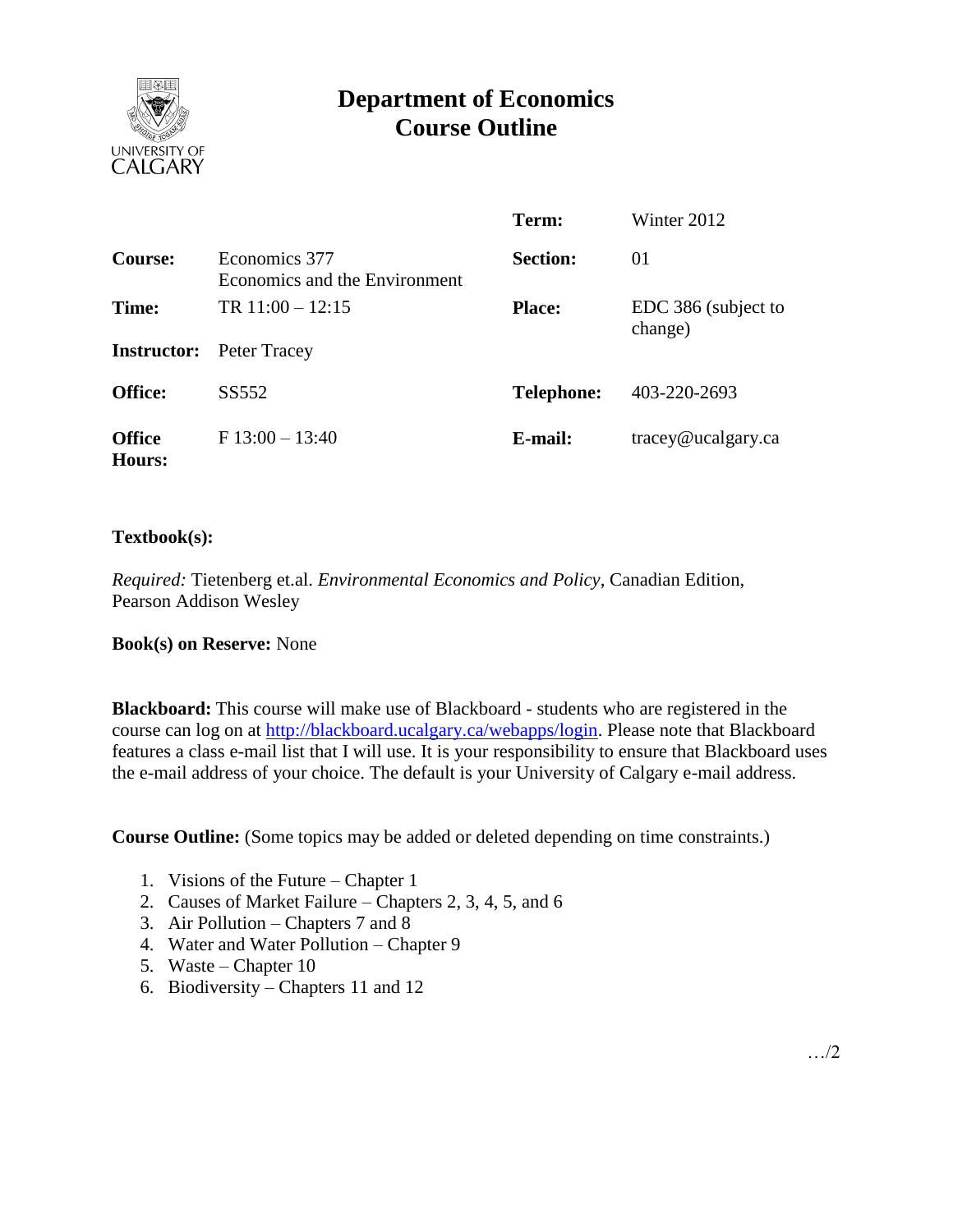### **Grade Determination and Final Examination Details:**

| Midterm                  | 30% Thursday, February 9, 2012                           |
|--------------------------|----------------------------------------------------------|
| Assignment               | 20% Thursday, March 8, 2012 (Late assignment will not be |
|                          | accepted.)                                               |
| <b>Final Examination</b> | 50% Scheduled by Registrar $-2$ Hours                    |

The midterm exam will be held in class on the date indicated. The time and location of the final exam, which will be two hours in length, will be scheduled by the Registrar's Office. Exam questions may consist of multiple choice questions. The use of a non-programmable calculator during exams is permitted. The use of graphing calculators, computers, and cell phones is not permitted.

The midterm exam, assignment, and the final exam are marked on a numerical basis. The grades are then added using the weights indicated above. As a guide to determining standing, these letter grade equivalences will generally apply:

| $A+ 97 - 100$ | $\mathbf{B}$ | 79 - 83         |              | $C-62-66$    |
|---------------|--------------|-----------------|--------------|--------------|
| A $92 - 96$   |              | $B - 76 - 78$   |              | $D+ 57 - 61$ |
| $A - 89 - 91$ |              | $C_{+}$ 73 - 75 | D            | $50 - 56$    |
| $B+ 84 - 88$  |              | $C = 67 - 72$   | $\mathbf{F}$ | $0 - 49$     |

#### **Notes:**

- 1. Students should be aware that no "make-up" midterms will be given. Any student who finds it necessary to miss the midterm must notify the instructor in advance and produce a valid medical certificate or other required documentation in order to have the weighting adjusted. This adjustment will result in the final exam counting for 80% of the final grade and the assignments counting for 20% of the final grade.
- 2. Examinations will not be given prior to the scheduled date.
- 3. **Answers to the midterm test, the assignment and the final exam questions must make use of equations and diagrams wherever possible. Numerical questions require numerical answers.**
- 4. **Students will not be given extra time to complete tests and exams.**
- 5. Students should be aware of the academic regulations outlined in The University of Calgary Calendar.
- 6. **The use of cell phones for any purpose in class is prohibited. The classroom is a no cell phone zone. Computers may only be used for note-taking purposes.**

.../3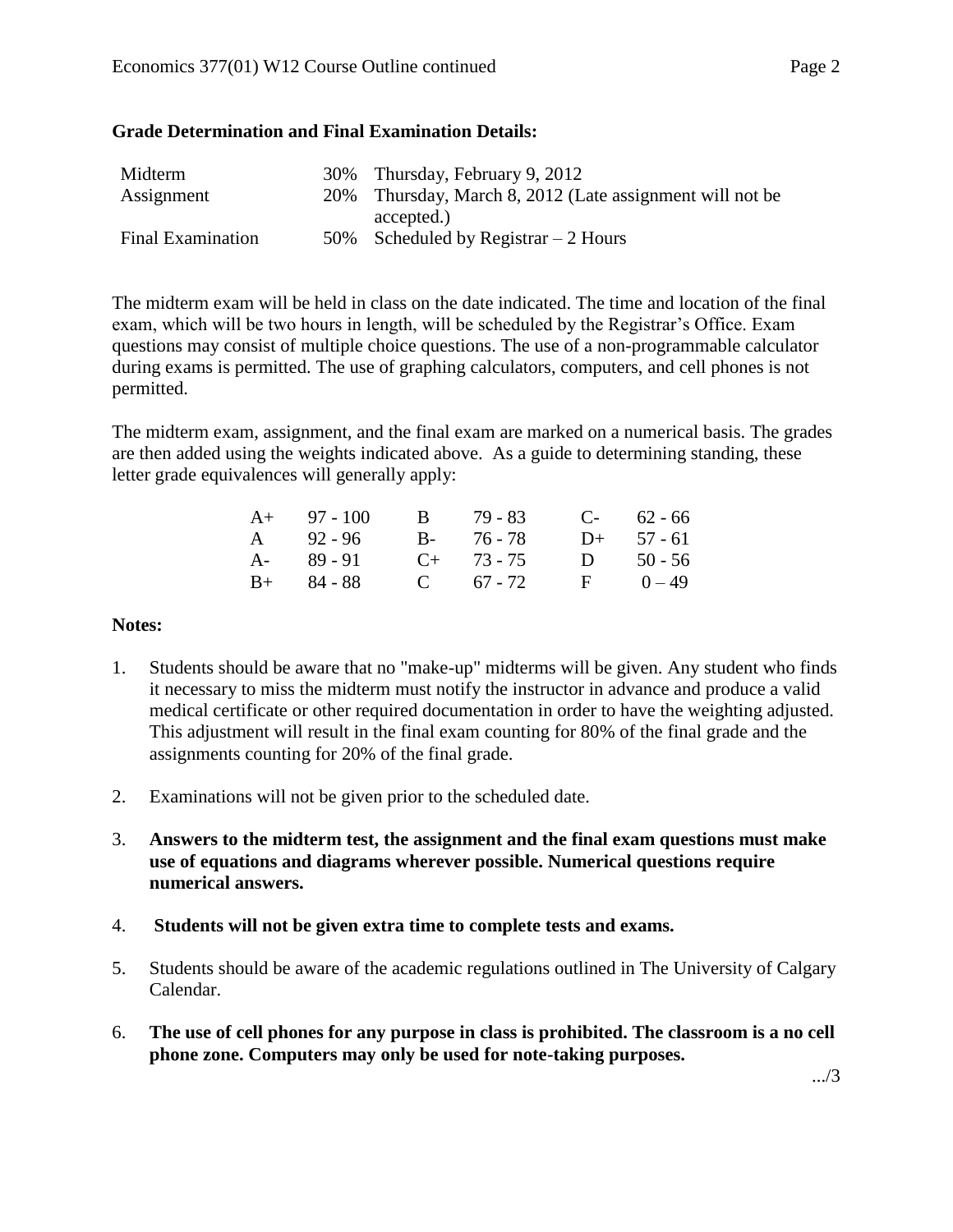- 7. Students seeking reappraisal of a piece of graded term work should discuss their work with the instructor within 15 days of work being returned to class; however, the earliest that grades will be discussed will be two days after the return of an assignment or examination.
- 8. Students will be responsible for all material listed on the course outline, regardless of whether or not the material has been covered in class, unless the instructor notifies the class that the material will not be covered.
- 9. Please note that the following types of emails will receive no response: emails not addressed to anyone in particular; emails where the recipient's name is not spelled correctly; anonymous emails; emails which do not specify the course and section in which you are registered; and, emails involving questions that are specifically addressed on the course outline.
- 10. It is the student's responsibility to request academic accommodations. If you are a student with a documented disability who may require academic accommodation and have not registered with the Disability Resource Centre, please contact their office at 403-220-8237. Students who have not registered with the Disability Resource Centre are not eligible for formal academic accommodation. **You are also required to discuss your needs with your instructor no later than fourteen (14) days after the start of this course.**

Students' Union Vice-President Academic: Ola Mohajer Phone: 220-3911 E-mail [suvpaca@ucalgary.ca](mailto:subpaca@ucalgary.ca)

Students' Union Faculty Representative (Arts) Phone: 220-3913 Office: MSC 251 E-mail [arts1@su.ucalgary.ca](mailto:arts1@su.ucalgary.ca) [arts2@su.ucalgary.ca,](mailto:arts2@su.ucalgary.ca) [arts3@su.ucalgary.ca,](mailto:arts3@su.ucalgary.ca) [arts4@su.ucalgary.ca](mailto:arts4@su.ucalgary.ca)

Society of Undergraduates in Economics (S.U.E.): [www.ucalgary.ca/sue](http://www.fp.ucalgary.ca/econ)

Society of Undergraduates in Economics is a student run organization whose main purpose is to assist undergraduate economics students succeed both academically and socially at the University of Calgary. Services include access to the exam bank, career partnerships with the Career Centre through hosting industry nights and information sessions, recognizing achievements in teaching, and organizing social events for members. Join now by contacting [sue@ucalgary.ca.](mailto:sue@ucalgary.ca)